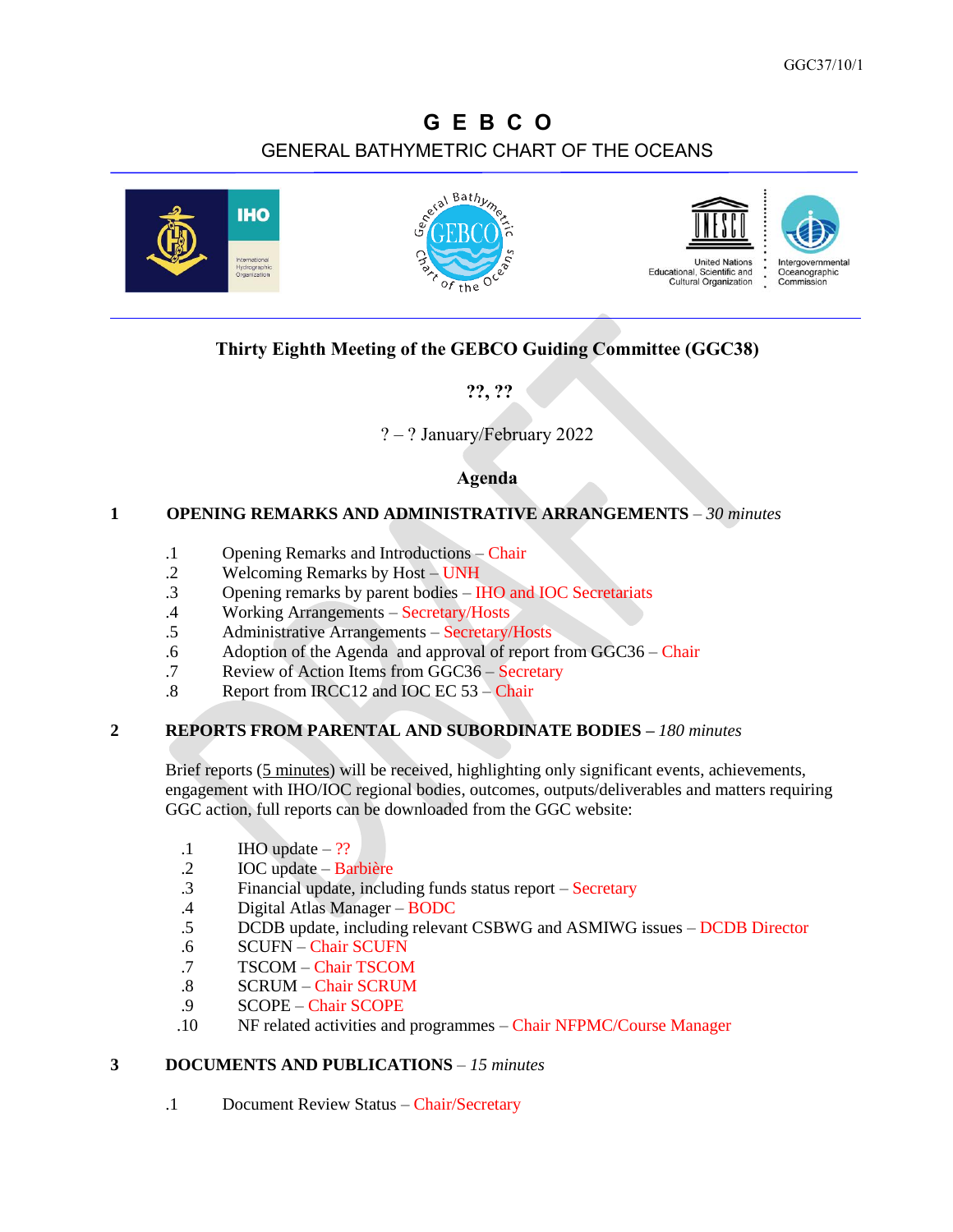| Title                                        | <b>IHO Number</b>   <b>IOC Number</b> |                       | Edition/date                                                            |
|----------------------------------------------|---------------------------------------|-----------------------|-------------------------------------------------------------------------|
| Standardization of undersea<br>feature names | $B-6$                                 |                       | Edition 4.1.0<br>September 2013;<br>new Edition 4.2.0<br>in preparation |
| Gazetteer                                    | $B-8$                                 |                       | V1.1.1                                                                  |
| GEBCO digital atlas                          | $B-9$                                 |                       | 08 Grid<br>March 2015                                                   |
| The history of GEBCO                         | <b>B</b> 10                           |                       | April 2003                                                              |
| <b>GEBCO</b> Cookbook                        | $B-11$                                | Manuals and Guides 63 | September 2018                                                          |

.2 ToRs and RoPs review, to include annual check of GGC ToRs and approval of any proposed amendments to subordinate body ToRs – Chair/Secretary

#### **4 SEABED 2030** – *240 minutes*

Progress brief on activities of Seabed 2030 Project against agreed Business Plan, including funding state, RDACC and GDACC activities, outcomes from interaction with IOC and IHO Secretariats and endorsement of Work Plan 2021-2022:

- .1 Present Year 3 report and budget for GGC approval, highlighting main deliverables and communications – Project Director
- .2 Funding strategy update Millar
- .3 Presentation of draft Year 4 Work plan and proposed funding bid Project Director

# **5 GEBCO COMMUNICATIONS AND OUTREACH STRATEGY** – *60 minutes*

- .1 Review of GEBCO Communications, Education and Outreach activities Chair SCOPE
- .2 Development of future strategy and activities Chair SCOPE

# **6 GEBCO WORK PLANS AND FUNDING**

- .1 **GGC Subordinate bodies' Work Plans 2021-2022** *60 minutes*
	- .1 Approve funding requests and Work Plans of Subordinate bodies, including outputs/deliverables for next period – Chair/Secretary

Chairs will present draft funding requests and Work Plans for their Sub-Committee or Working Group; identifying outputs, deliverables and appropriate milestones for consideration and approval of the GGC.

- .1 SCUFN Chair SCUFN;
- .2 TSCOM Chair TSCOM;
- .3 SCRUM Chair SCRUM; and
- .4 SCOPE Chair SCOPE

#### .2 **GGC Work Plan 2021-2022** – *60 minutes*

.1 Approve GGC funding requests and Work Plans including outputs/deliverables for next period – Chair/Secretary